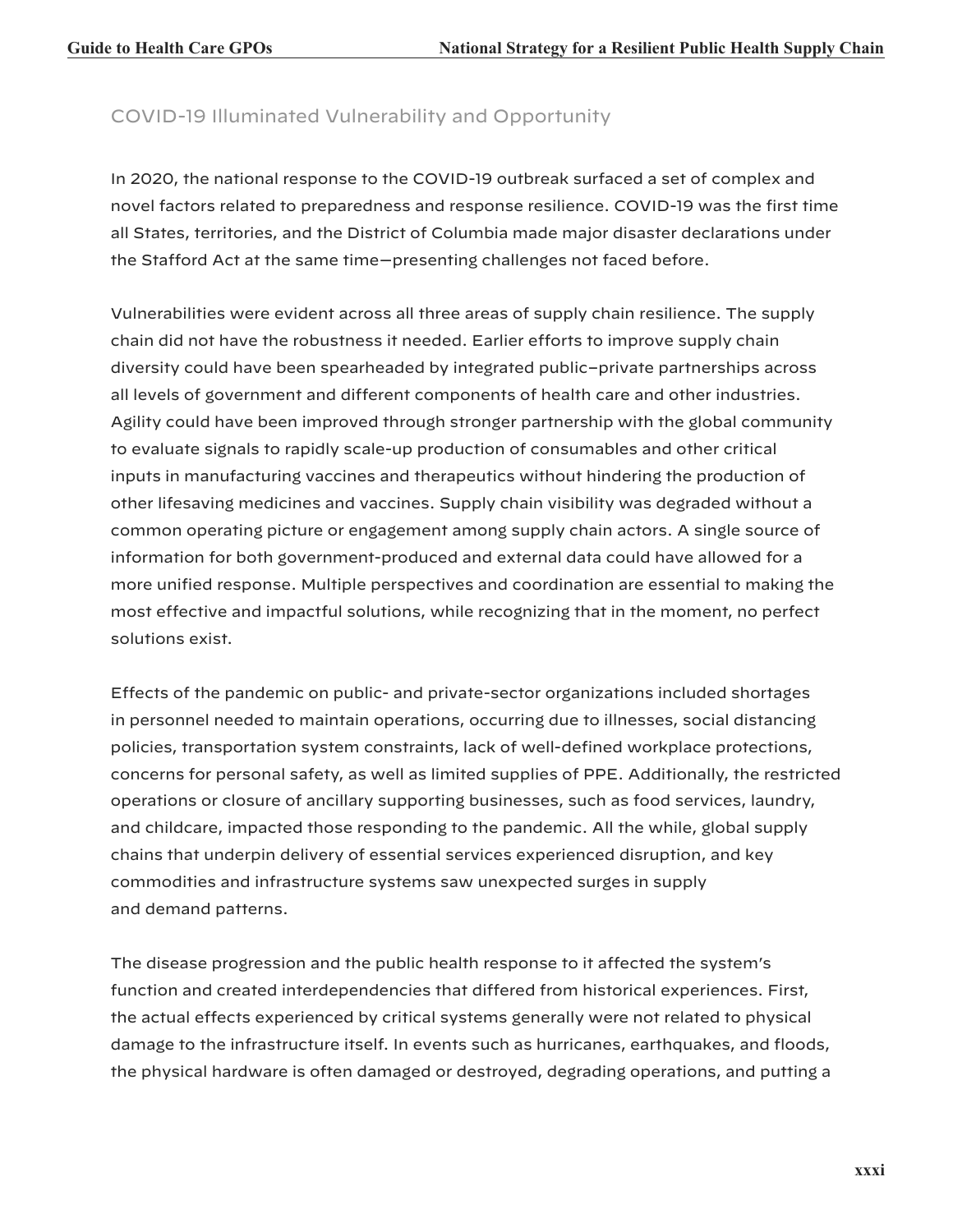- *Need for international coordination of response resources.* The international response to COVID 19 did not have the same structure as the domestic response, impacting optimal coordination of resources. Individual federal agencies determined their priorities for assistance and messaging without a lead federal agency identified to coordinate priorities. If a U.S. Government component had been designated to prioritize and coordinate international resources in support of domestic response, then the lead federal agency for the international response could have assisted in providing more timely, efficient, and effective support to partners and allies.
	- The U.S. Government should designate an agency to coordinate the international response resources and work towards an effective mechanism for prioritizing and directing global resources for an incident in United States. When appropriate, the U.S. Government should do so by partnering with international organizations.
	- The consequences of a pandemic on the U.S. are enormous, and the threat posed by the spread of a global contagion should be more prominently addressed in national security strategies.

Deep Dive: Ensuring Quality of PPE and Effective Coordination through the Supply Chain Life Cycle

# This section provides a detailed reflection on opportunities to improve coordination and distribution of PPE in public health emergencies.

# Current State

During the early stages of the COVID-19 response, the federal government faced immense challenges in effectively coordinating sufficient supply—and effective distribution—of consumer-ready PPE such as respirators, gowns, and gloves.

Federal and SLTT acquisition organizations struggled to successfully procure PPE in an efficient or effective manner—in part because of reliance on intuition, lack of situational awareness, entrenched purchasing habits, and over-prioritization for immediate responses. In many cases, the acquisition process failed to identify the appropriate standards; or, in some cases, the appropriate standard did not exist. Moreover, in the rush to procure supplies from a supply-limited market, many purchasing decisions were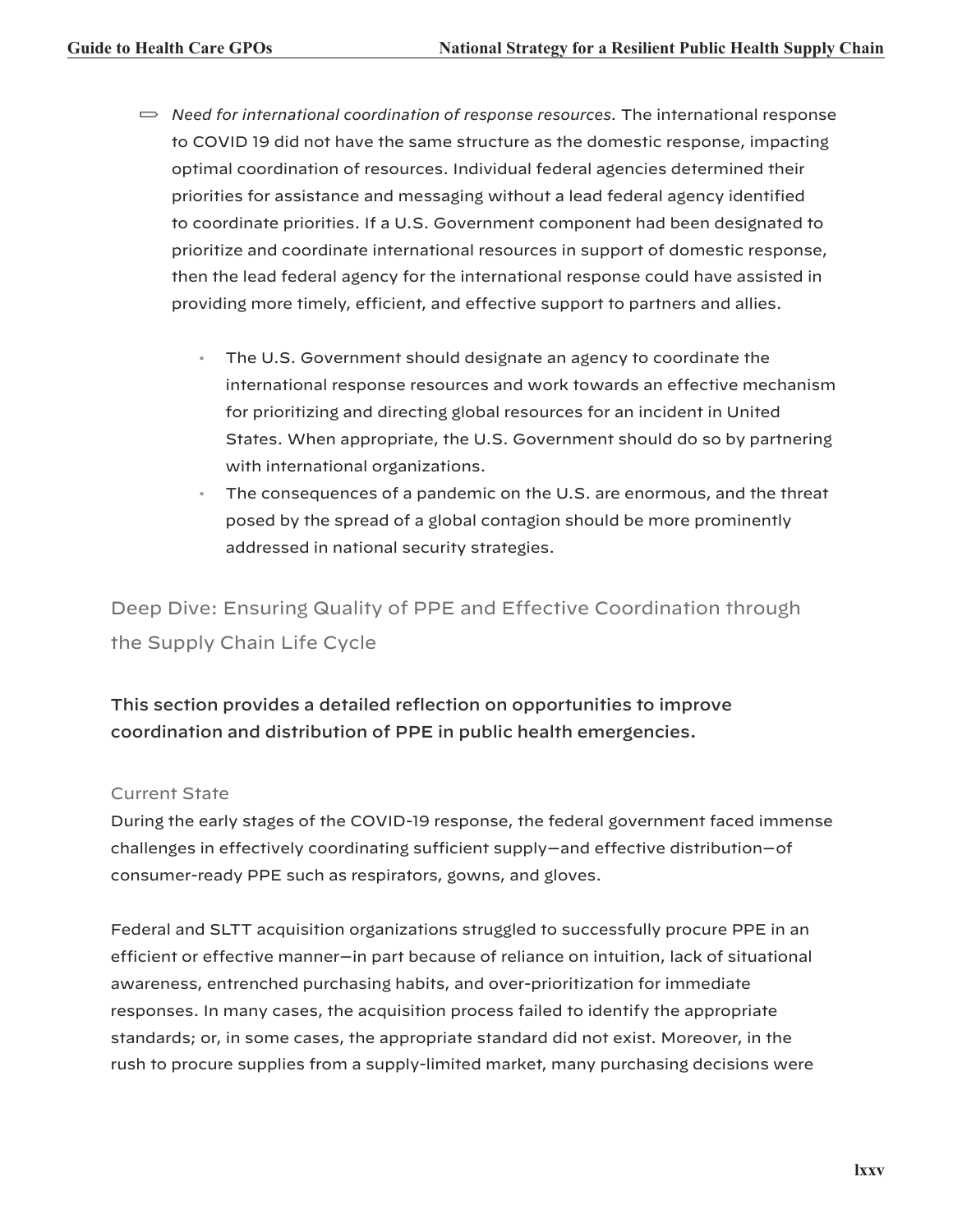| 201 E University Parkway<br>Baltimore, MD 21218-2895<br>410-554-2000                                                        |  |
|-----------------------------------------------------------------------------------------------------------------------------|--|
| 601 S Charles Street<br>Baltimore, MD 21230-3898<br>410-547-8500                                                            |  |
| University of Maryland Medical System Baltimore<br>22 S Greene Street<br>Baltimore, MD 21201-1595<br>410-328-8667           |  |
| 520 Upper Chesapeake Drive<br>Bel Air, MD 21014-4324<br>443-643-3300                                                        |  |
| 500 Upper Chesapeake Drive<br>Bel Air, MD 21014<br>443-643-1000                                                             |  |
| VA Maryland Healthcare System Baltimore<br>10 N Greene Street<br>Baltimore, MD 21201-1524<br>410-605-7000                   |  |
| Washington Adventist Hospital Takoma Park<br>7600 Carroll Avenue<br>Takoma Park, MD 20912-6392<br>301-891-7600              |  |
| Washington County Health System Hagerstown<br>251 E Antietam Street<br>Hagerstown, MD 21740-5771<br>301-790-8000            |  |
| Western Maryland Health SystemCumberland<br>12501 Willowbrook Road SE<br>PO Box 539<br>Cumberland, MD 21502<br>301-723-6400 |  |
|                                                                                                                             |  |

#### **52 AtlantiCare Health System 2500 English Creek Avenue**

**Egg Harbor Township, NJ 08234 Phone(s): 609-569-1000 Fax(es): 609-407-7740 www.atlanticare.org Year Founded: 1898**

#### **General Description**

AtlantiCare is an integrated system of services designed to help people achieve optimal health. This system, driven by customer needs and expectations, provides accessible, comprehensive service of superior quality and value.

#### **Organization Information**

Type: Provider Management Company Total Member Beds Represented: 540

# **Group Affiliations**

Atlantic City Medical Center

### **Organization Officials**

# **Alternate Site Facility Program**

Serves 1 Ambulatory Care Center; 9 Laboratories

#### **Member Institutions**

| <b>New Jersey</b>       |  |
|-------------------------|--|
|                         |  |
| Jimmie Leeds Road       |  |
| Pomona, NJ 08240        |  |
| 609-652-1000            |  |
|                         |  |
| 1925 Pacific Avenue     |  |
| Atlantic City, NJ 08401 |  |
| 609-344-4081            |  |
|                         |  |

### **53 Atlantic Health Partners**

**301 W Atlantic Avenue Suite 5 Delray Beach, FL 33444 Toll-Free: 800-741-2044 Fax(es): 860-606-9970 e-mail: info@atlantichealthpartners.com www.atlantichealthpartners.com Year Founded: 2007**

#### **General Description**

Buying group specializing in immunizations and vaccines, serving more than 20,000 clinicians across the U.S.

#### **Organization Information**

Type: Group Purchasing Organization

**Products/Categories Negotiated** Pharmaceuticals

#### **Group Affiliations**

Managed Health Care Associates

#### **Organization Officials**

### **Key Purchasing Agents**

| Contact, Business Development Rand Deuchler |  |
|---------------------------------------------|--|

# **54 Atlantic Health System**

**325 Columbia Turnpike Florham Park, NJ 07932-0959 Toll-Free: 844-264-2250 Phone(s): 973-660-3100 Fax(es): 973-660-9065 e-mail: atlanticmedicalgroup@atlantichealth.org www.atlantichealth.org Year Founded: 1892**

#### **General Description**

Atlantic is committed to the communities it serves. Offers education, support groups and a variety of community-based services.

#### **Organization Information**

Type: Provider Management Company Total Member Beds Represented: 1,599 Total Member Outpatient Visits: 1,045,173 Total Member Emergency Visits: 257,546

#### **Organization Officials**

| President/ CEOBrian A. Gragnolati, FACHE |  |
|------------------------------------------|--|
|                                          |  |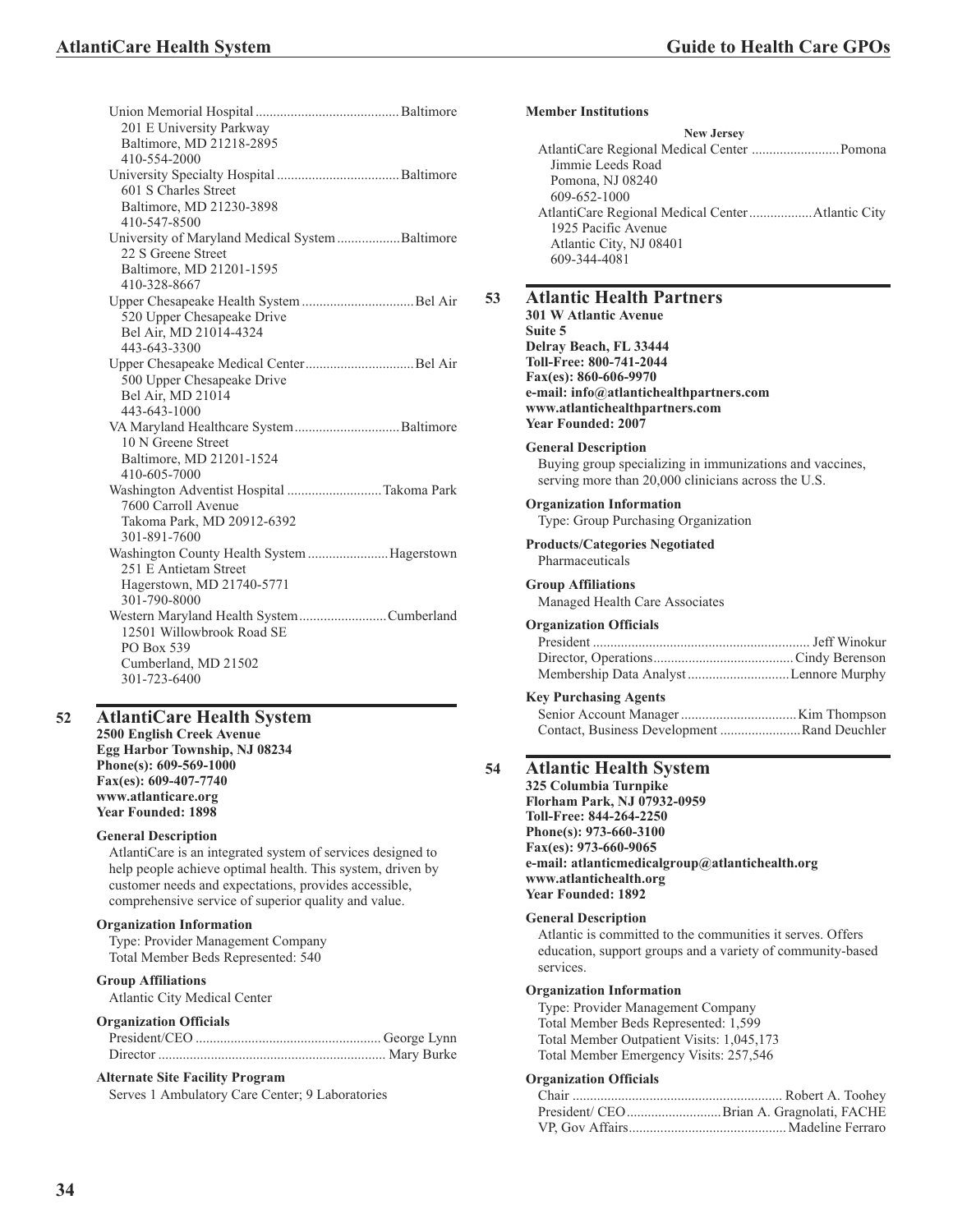| 716-859-5600                                                           |
|------------------------------------------------------------------------|
|                                                                        |
| 705 Maple Road                                                         |
| Amherst, NY 14221                                                      |
| 716-580-7360                                                           |
|                                                                        |
| 340 Fougeron Street                                                    |
| Buffalo, NY 14211                                                      |
| 716-897-0545                                                           |
|                                                                        |
| 3085 Harlem Road                                                       |
| Suite 200                                                              |
| Buffalo, NY 14225                                                      |
| 716-844-5500                                                           |
| Cancer Care of WNY-Jamestown Jamestown                                 |
| 117 Foote Avenue                                                       |
| Jamestown, NY 14701                                                    |
| 716-338-9500                                                           |
| Cancer Care of WNY-Niagara Professional ParkCambria                    |
| 3850 Saunders Settlement Road                                          |
| Cambria, NY 14132                                                      |
| 716-898-2850                                                           |
| Craniofacial Center of Western New York Buffalo                        |
| 1001 Main Street                                                       |
| 3rd Floor                                                              |
| Buffalo, NY 14203                                                      |
| 716-323-6060                                                           |
| DeGraff Memorial Hospital  North Tonawanda                             |
| 445 Tremont Street                                                     |
| North Tonawanda, NY 14120<br>716-694-4500                              |
| DeGraff Memorial Hospital Wellness                                     |
|                                                                        |
|                                                                        |
|                                                                        |
| 415 Tremont Street                                                     |
| North Tonawanda, NY 14120                                              |
| 716-690-2031                                                           |
| DeGraff Skilled Nursing Facility North Tonawanda<br>445 Tremont Street |
| North Tonawanda, NY 14120                                              |
| 716-690-2080                                                           |
| Diabetes & Cendocrinology-DeGraff                                      |
|                                                                        |
| 445 Tremont Street                                                     |
| 3rd Floor                                                              |
| North Tonawanda, NY 14120                                              |
| 716-580-7300                                                           |
| Dr. Lydia Wright School of Excellence #89 Buffalo                      |
| 106 Appenheimer Street                                                 |
| Buffalo, NY 14214                                                      |
| 716-897-8056                                                           |
| Dr. Martin Luther King Multicultural                                   |
|                                                                        |
| 487 High Street                                                        |
| Buffalo, NY 14211                                                      |
| 716-881-0102                                                           |
|                                                                        |
| 1313 Main Street                                                       |
| Buffalo, NY 14209                                                      |
| 716-748-4988                                                           |
|                                                                        |
| 1028 Main Street                                                       |
| 4th Floor                                                              |
| Buffalo, NY 14202<br>716-881-8260                                      |

| 875 Ellicott Street                                   |
|-------------------------------------------------------|
| Buffalo, NY 14203                                     |
| 716-748-2000                                          |
| Heart & Lung Clinic-Buffalo General                   |
|                                                       |
| 100 High Street                                       |
| 8th Floor, B Building                                 |
| Buffalo, NY 14203                                     |
| 716-856-3478                                          |
| Hertel Elmwood Internal Medicine-North                |
|                                                       |
| 900 Hertel Avenue                                     |
| Buffalo, NY 14216                                     |
| 716-871-1571                                          |
|                                                       |
| 1031 Michagan Avenue                                  |
| Buffalo, NY 14203                                     |
| 716-748-3100                                          |
|                                                       |
| 72 Pawnee Parkway                                     |
| Buffalo, NY 14210                                     |
| 716-828-1034                                          |
|                                                       |
| 462 Grider Street                                     |
| Buffalo, NY 14215                                     |
| 716-898-5000                                          |
| Laboratory Patient Service Center-Amherst  Amherst    |
| 3580 Sheridan Drive                                   |
| Amherst, NY 14226                                     |
| 716-831-8252                                          |
| Millard Fillmore Suburban Hospital Williamsville      |
| 1540 Maple Road                                       |
| Williamsville, NY 14221                               |
| 716-568-3703                                          |
| Millard Fillmore Suburban Hospital Williamsville      |
| 1540 Maple Road                                       |
|                                                       |
| Williamsville, NY 14221                               |
| 716-568-3703                                          |
|                                                       |
| 1050 Niagara Street                                   |
| Buffalo, NY 14213                                     |
| 716-859-5437                                          |
| Oishei Children's Outpatient Center-Audiology Buffalo |
| 1001 Main Street                                      |
| 3rd Floor                                             |
| Buffalo, NY 14203                                     |
| 713-323-6020                                          |
| Oishei Children's Outpatient                          |
|                                                       |
| 1001 Main Street                                      |
| 2nd Floor                                             |
| Buffalo, NY 14203                                     |
| 716-323-6560                                          |
| <b>UBMD</b> Pediatric Outpatient                      |
|                                                       |
| 1001 Main Street                                      |
| 4th Floor                                             |
| Buffalo, NY 14203                                     |
| 712-323-0050                                          |
| <b>UBMD</b> Pediatric Outpatient                      |
|                                                       |
| 1001 Main Street                                      |
| 4th Floor                                             |
| Buffalo, NY 14043<br>716-323-0130                     |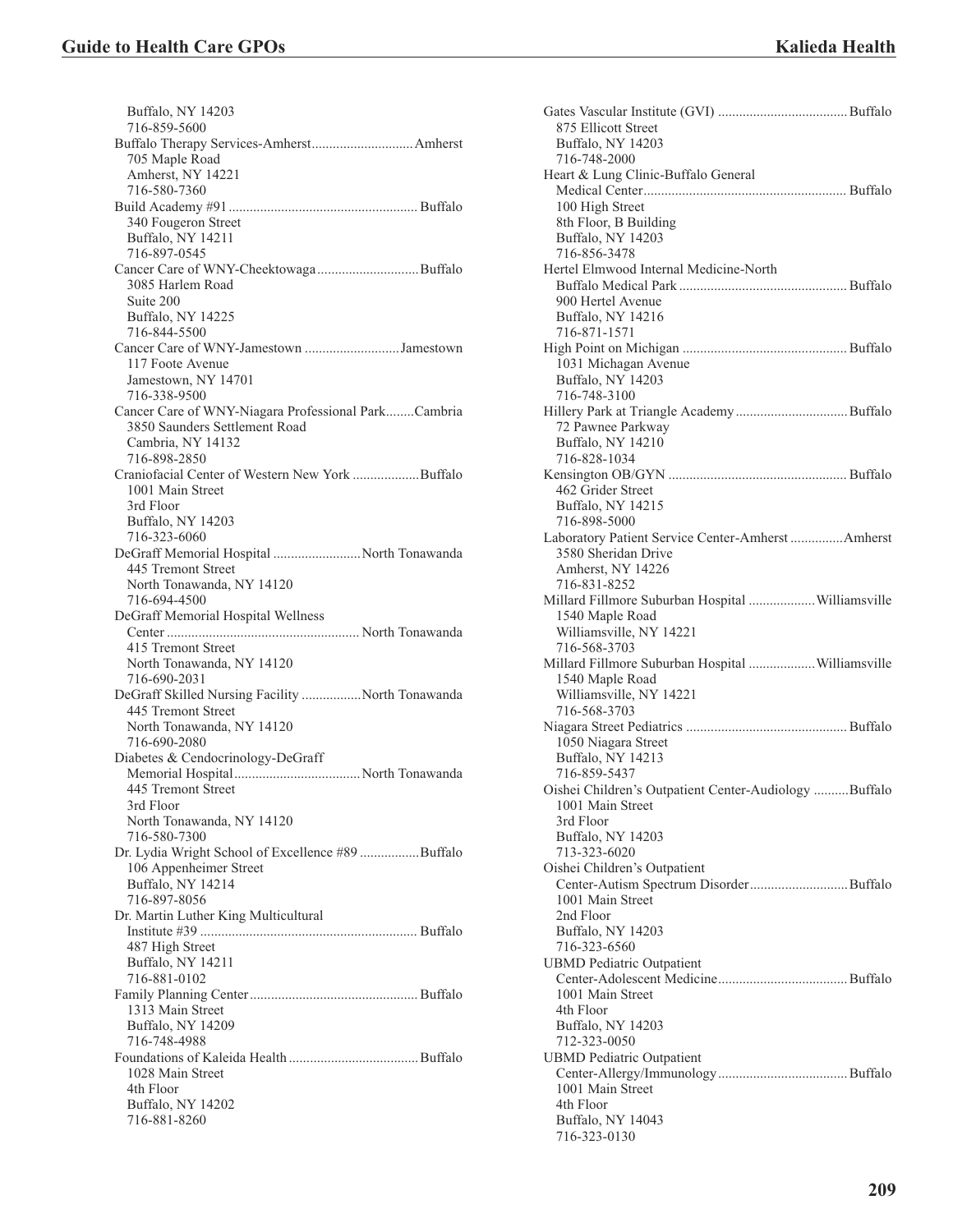| Rocky River, OH 44116<br>Steve Scharfeld 216-333-9992                      |
|----------------------------------------------------------------------------|
|                                                                            |
| 951 E Market Street                                                        |
| Cadiz, OH 43907                                                            |
| Mary G Milhayo, RPh 619-942-4631                                           |
|                                                                            |
| The Med Foundation of Bellaire                                             |
| Bellaire, OH 43906                                                         |
| Gerry Mendelson, RPh 614-676-4062                                          |
|                                                                            |
| Route 2                                                                    |
| Adena, OH 43901                                                            |
| Gerry Mendelson, RPh 614-795-4062                                          |
|                                                                            |
| 51 Highway S                                                               |
| Powhaten Point, OH 43942                                                   |
| Gerry Mendelson, RPh 614-795-4505                                          |
| Hough Family Health Care Center #4 Cleveland                               |
| 8300 Hough Avenue                                                          |
| Cleveland, OH 44103                                                        |
| Richard Johnson 216-231-7700                                               |
| Hough Norwood Family Health Care Center #1 Cleveland<br>1465 E 55th Street |
| Cleveland, OH                                                              |
| Hercules Hill 216-881-2000                                                 |
| Hough Norwood Family Health Care Center #2 Cleveland                       |
| 8300 Hough Avenue                                                          |
| Cleveland, OH 44103                                                        |
| Amonte B Littlejohn 216-991-3000                                           |
| Hough Norwood Family Health Care Center #3 Cleveland                       |
| 12100 Superior Avenue                                                      |
| Cleveland, OH 44106                                                        |
|                                                                            |
| Arnold Rubin 216-851-2600                                                  |
|                                                                            |
| 5390 Brandt Pike                                                           |
| Dayton, OH 45424                                                           |
| J Ted Barker 513-233-0561                                                  |
|                                                                            |
| 4830 Salem Avenue                                                          |
| Dayton, OH 45416                                                           |
| J Ted Barker 513-233-0561                                                  |
|                                                                            |
| 360 N Wabash Avenue                                                        |
| Brewster, OH 44613                                                         |
| Charles Cather, RPh 216-767-3436                                           |
|                                                                            |
| 830 Amherst NE                                                             |
| Massillon, OH 44646                                                        |
| Charlie Cather 216-837-6800                                                |
|                                                                            |
| 7895 Division Drive                                                        |
| Mentor, OH 44060                                                           |
| Lisa Yatsko 216-974-2444                                                   |
|                                                                            |
| 614-876-0225                                                               |
|                                                                            |
| 1 Victoria Square                                                          |
| Painesville, OH 44077<br>Mark Kirasich 216-639-9666                        |
|                                                                            |
| 30311 Clemens Road                                                         |
| Westlake, OH 44145                                                         |
| Jack Findlay                                                               |
| 13301 Miles Avenue                                                         |

| Cleveland, OH 44106                             |  |  |
|-------------------------------------------------|--|--|
| John Womack, RPh 216-991-3000                   |  |  |
|                                                 |  |  |
| 2600 Elm Road                                   |  |  |
| Cortland, OH 44410                              |  |  |
| John Schumacher, RPh 216-399-9364               |  |  |
|                                                 |  |  |
| 7067 Tiffany Boulevard                          |  |  |
| Youngstown, OH 44514                            |  |  |
| John Schumacher, RPh 216-399-9364               |  |  |
| Tod Children's Hospital-WRCS  Youngstown        |  |  |
| 500 Gypsy Lane                                  |  |  |
| Youngstown, OH 44501                            |  |  |
| Steve Vickers 216-747-1444                      |  |  |
|                                                 |  |  |
| 24600 Detroit Road                              |  |  |
| Westlake, OH 44145                              |  |  |
| Saji Daniels 216-899-1923                       |  |  |
|                                                 |  |  |
| 3569 Copley Road                                |  |  |
| Copley, OH 44321                                |  |  |
| Tom Gaborcik, RPh 216-666-8814                  |  |  |
|                                                 |  |  |
| 1222 S Patterson Boulevard                      |  |  |
| Dayton, OH 45402                                |  |  |
| Debra Lucas 513-227-3838                        |  |  |
| Wright Health Associates Medical Center  Dayton |  |  |
| 80 E Woodbury                                   |  |  |
| Dayton, OH 45415                                |  |  |
| Debra Lucas 513-276-7309                        |  |  |
| Pennsylvania                                    |  |  |
| Baldwin County Institute                        |  |  |
| Pharmacy/Nursing Home Division  Pittsburgh      |  |  |
| Arthur J DeNero 412-655-4080                    |  |  |
| Baldwin County Pharmacy/Retail Pharmacy         |  |  |
|                                                 |  |  |
| Arthur J DeNero 412-655-4080                    |  |  |

# **473 PPSC**

**3375-I Capital Circle NE Tallahassee, FL 32308 Toll-Free: 888-778-9909 Phone(s): 850-656-0100 Fax(es): 866-756-8415 e-mail: cmincy@ppsconline.com ppsconline.com Year Founded: 1983**

#### **General Description**

PPSC's mission is to lower the acquisition cost of products and services and to enhance the customer base for member pharmacies and preferred partners.

# **Organization Information**

Type: Group Purchasing Organization

# **Organization Officials**

| VP, Business DevelopmentBill Mincy, BPharm       |  |
|--------------------------------------------------|--|
|                                                  |  |
| Pharmacy Business Consultant Janey Blanco-Pastor |  |
| Information Systems Director Ron Burnette        |  |
| Pharmacy Select/Networks MgrTracy Douglas        |  |
|                                                  |  |
|                                                  |  |
| Manager, Business Development Tommy McCall       |  |
|                                                  |  |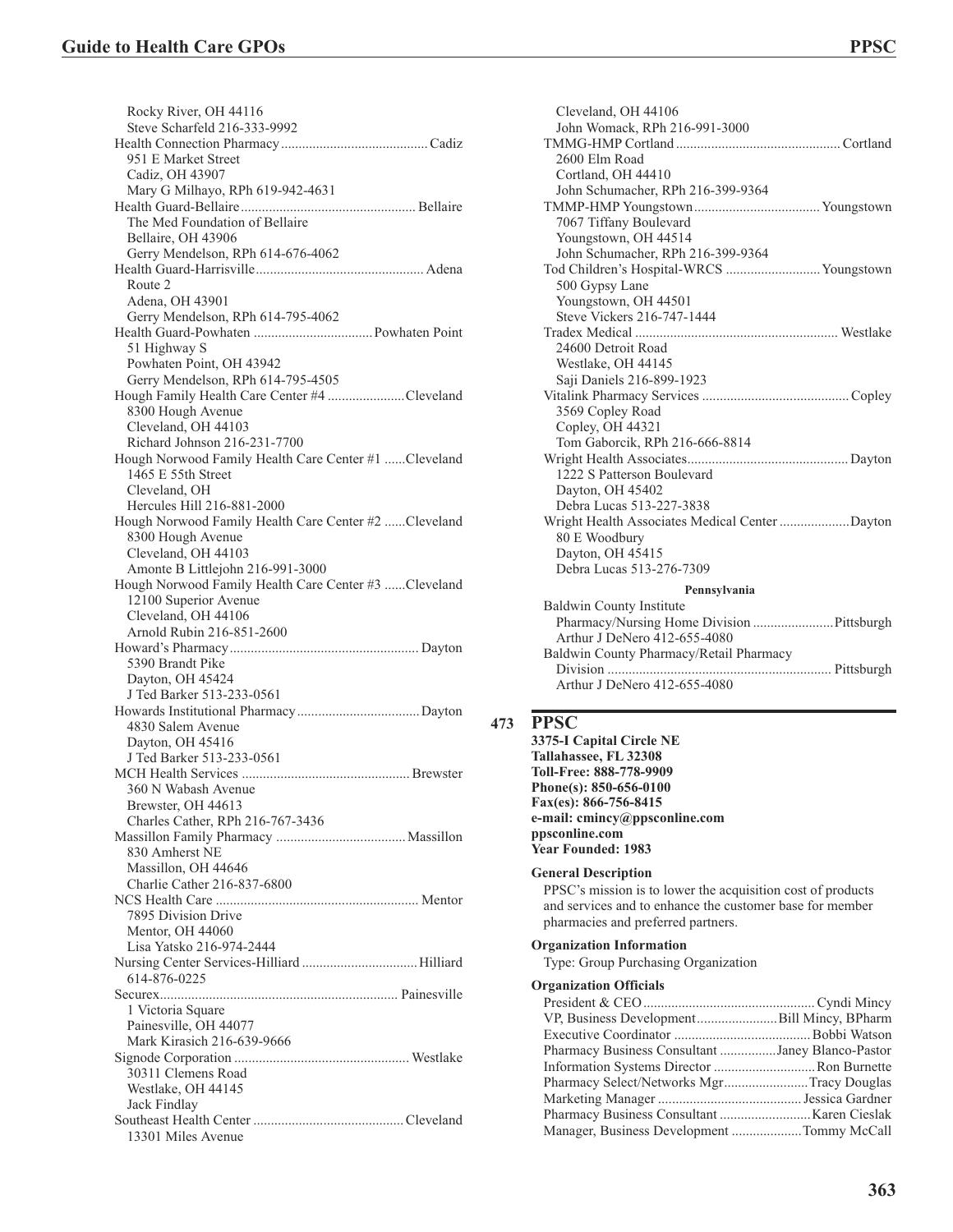# **Member Institutions**

| Iowa                                        |  |
|---------------------------------------------|--|
|                                             |  |
| 1825 Logan Avenue                           |  |
| Waterloo, IA 50703                          |  |
| 319-235-3941                                |  |
|                                             |  |
| 1200 Pleasant Street                        |  |
| Des Moines, IA 50309                        |  |
| 515-241-5437                                |  |
|                                             |  |
| 350 N Grandview Avenue                      |  |
| Dubuque, IA 52001                           |  |
| 563-582-1881                                |  |
|                                             |  |
| 700 E University Avenue                     |  |
| Des Moines, IA 50316                        |  |
| 515-263-5612                                |  |
| Iowa Methodist Medical Center Des Moines    |  |
| 1200 Pleasant Street                        |  |
| Des Moines, IA 50309                        |  |
| 515-241-6212                                |  |
|                                             |  |
| 1221 Pleasant Street                        |  |
| Des Moines, IA 50309                        |  |
| 515-241-3343                                |  |
|                                             |  |
| 1795 Highway 64 E                           |  |
| Anamosa, IA 52205                           |  |
| 319-462-6131                                |  |
|                                             |  |
| 1660 60th Street                            |  |
| West Des Moines, IA 50266                   |  |
| 515-343-1000                                |  |
|                                             |  |
| 1026 A Avenue NE                            |  |
| Cedar Rapids, IA 52406                      |  |
| 319-369-7211                                |  |
| Trinity Regional Medical Center  Fort Dodge |  |
| 802 Kenyon Road                             |  |
| Fort Dodge, IA 50501                        |  |
| 515-573-3101                                |  |
|                                             |  |

# **606 Universal Health Services**

**367 S Gulph Road PO Box 61558 King of Prussia, PA 19406 Phone(s): 610-768-3300 www.uhsinc.com Year Founded: 1978**

## **General Description**

Universal Health Services serves a network of over 350 acute care hospitals, behavioral health facilities and ambulatory centers in the US and abroad. Services offered by member organizations include behavioral health and acute care. Universal Health Services also assists member organizations in selecting products through their Supply Chain.

# **Organization Information**

Type: Multi-hospital/Multi-nursing Home Corporation Annual Purchase Volume: \$120,000,000 Proprietary Member Institutions: 40 Type(s) of Member Institutions: IOH; HMO Total Member Beds Represented: 9,390

| <b>Standard Vendor Proposal Requirements</b><br>Complete and submit a supplier registration form |  |  |  |
|--------------------------------------------------------------------------------------------------|--|--|--|
| <b>Organization Officials</b>                                                                    |  |  |  |
|                                                                                                  |  |  |  |
|                                                                                                  |  |  |  |
|                                                                                                  |  |  |  |
|                                                                                                  |  |  |  |
|                                                                                                  |  |  |  |
| SVP, Corporate Development  Victor J Radina                                                      |  |  |  |
| SVP, Human Resources Geraldine Johnson Geckle                                                    |  |  |  |
| <b>Key Purchasing Agents</b>                                                                     |  |  |  |
| Senior Vice President & Controller Charles F Boyle<br>EVP, Chief Financial OfficerSteve G Filton |  |  |  |
| <b>Member Institutions</b>                                                                       |  |  |  |
| Alaska                                                                                           |  |  |  |
|                                                                                                  |  |  |  |
|                                                                                                  |  |  |  |
| North Star Residential Treatment Center Anchorage                                                |  |  |  |

| Arkansas                                                                               |                             |  |  |
|----------------------------------------------------------------------------------------|-----------------------------|--|--|
| $\mathbf{D}_{\mathbf{u}}$ do $\mathbf{W}_{\alpha i}$ $\mathbf{U}_{\alpha \alpha}$ ital | $N$ orth $I$ ittle $D$ ools |  |  |

| 501-771-1500 |  |
|--------------|--|

#### **California**

| Inland Valley Regional Medical Center  Wildomar<br>714-674-1421   |  |  |  |
|-------------------------------------------------------------------|--|--|--|
|                                                                   |  |  |  |
| Southwest Healthcare System-Rancho                                |  |  |  |
|                                                                   |  |  |  |
| <b>Connecticut</b>                                                |  |  |  |
|                                                                   |  |  |  |
| <b>District of Columbia</b>                                       |  |  |  |
| George Washington University Hospital Washington                  |  |  |  |
| <b>Delaware</b>                                                   |  |  |  |
|                                                                   |  |  |  |
| Florida                                                           |  |  |  |
| 407-647-0660                                                      |  |  |  |
|                                                                   |  |  |  |
|                                                                   |  |  |  |
| Surgery Center at WellingtonWest Palm Beach                       |  |  |  |
| Wellington Regional Medical CenterWest Palm Beach<br>407-798-8500 |  |  |  |

#### **Georgia**

| Coastal Harbor Treatment Center Savannah              |  |  |
|-------------------------------------------------------|--|--|
|                                                       |  |  |
| Peachford Behavioral Health System of Atlanta Atlanta |  |  |
|                                                       |  |  |
|                                                       |  |  |
|                                                       |  |  |
| <b>Illinois</b>                                       |  |  |
|                                                       |  |  |
|                                                       |  |  |
| Indiana                                               |  |  |
|                                                       |  |  |
| Kentucky                                              |  |  |
| Ridge Behavioral Health System Lexington              |  |  |
|                                                       |  |  |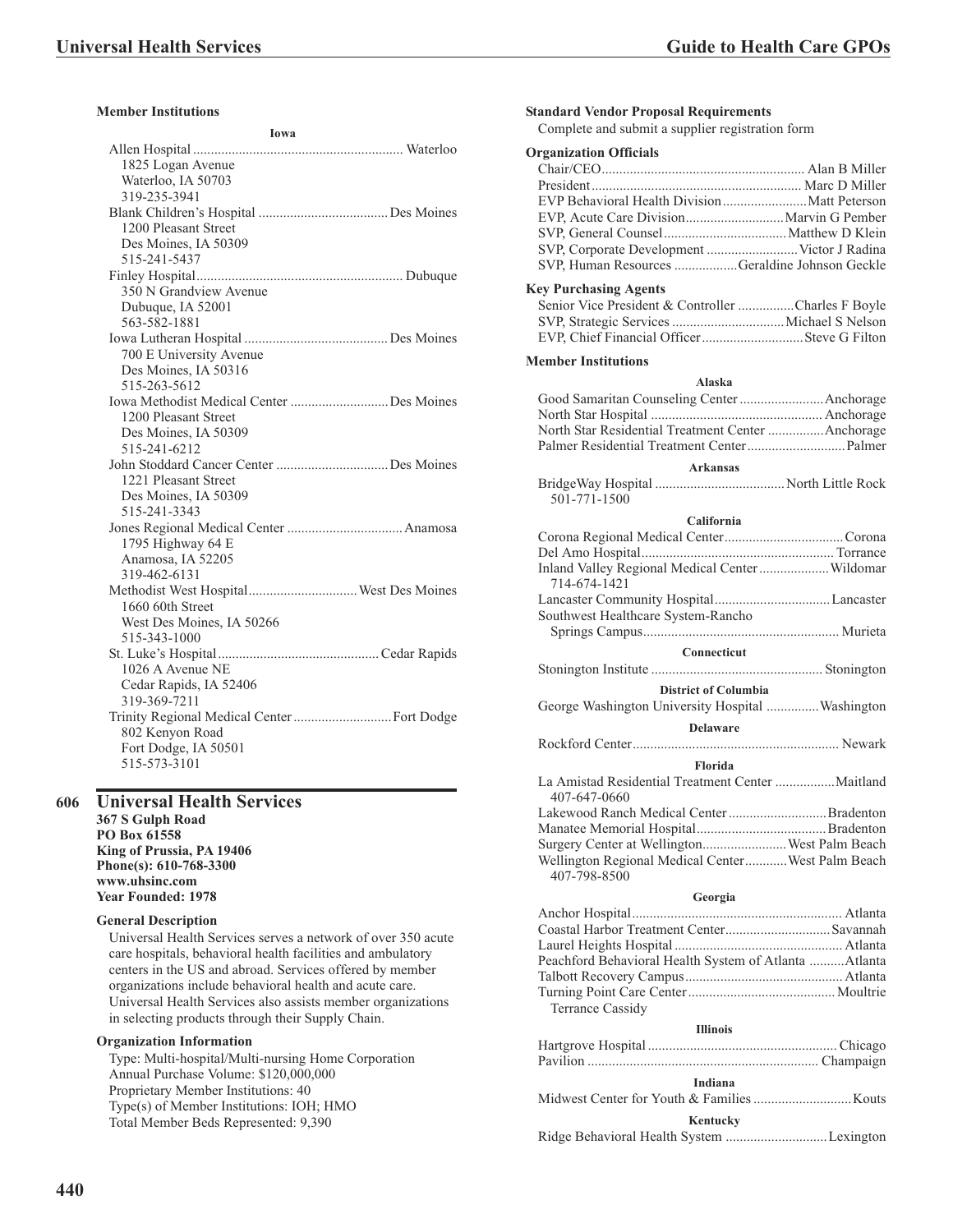*Peniston, Michael* Asembia, 49 **Pennino, Ralph, MD** Rochester Regional Health, 519 **Peoples, Paul** United Surgical Partners International, 604 *Peredo, Rodrigo* Community Health Ventures, 164 **Perez, David** Eisenhower Medical Center, 197 **Perez, Steve** Community Health Ventures, 164 **Perez, Veronica** Texas Facilities Commission (TFC), 583 **Perez Gandara, Sonia** CCPA Purchasing Partners, 113 **Perkins, Sherry B., PhD, RN** University of Maryland Capital Region Health, 611 **Perlman, Joel A** Montefiore Medical Center, 413 *Perlman, Lee* Greater New York Hospital Association, 230 **Perlman, Lee** HealthCare Supply Chain Association, 257 **Perrins-Dallman, Marty** New Mexico State Purchasing Division, 436 *Perron, W. Greg* HPSI Purchasing Services, 239 Perry, Matthew Genesis Healthcare System, 223 **Perry, Megan** Sentara Healthcare Materials Management, 534 *Perry, Mike* Tennessee Central Procurement Office, 578 *Perry, Steve* Charleston Area Medical Center: CAMCARE Health, 147 *Perry, Steve* Essent Healthcare, 203 **Perryman, Kim** Beverly Hospital, 93 **Petee, Barbara** ProMedica, 502 *Peter Stamm, Deacon* Institutional Commodity Services (ICS), 297 **Peterka, Ashley** LeadingAge Minnesota, 326 **Peterman, David** Primary Health Medical Group, 500 **Peters, Amy** Truman Medical Centers, 594 **Peters, Brian** Michigan Health & Hospital Association, 399 **Peters, Derek** McLaren Northern Michigan, 372 **Peters, Jerry** Lake Health, 319 **Peters, Sue K** Munson Healthcare, 420 **Petersen, Beth** Prairie Health Ventures, 496 **Petersen, Julie** Washington State Hospital Association, 630 **Petersen, Richard W** MaineHealth, 355 **Peterson, Edward H.** Eisenhower Medical Center, 197 **Peterson, Matt** Universal Health Services, 606 **Peterson, Rev. John C.** Augusta Medical Center, 56 **Peterson, Tom, MD** Munson Healthcare, 420 **Peterson, William** McLaren Health Care Corporation, 371 **Petonic, Fran** Saint Joseph Mercy Health System, 527 **Petrella, Maureen** St. John Macomb Hospital, 556 **Petrella, Russell C., PhD** FHC Health Systems: Beacon Health Options, 207 **Petrovich, Steve** Ardent Health Services, 40 **Petruzzella, Diana, RN** California Pacific Medical Center, 122 **Petry, Fernando, DO** Martin Health System, 360 **Petty, Kent** HealthTrust Purchasing Group, 261 *Phalen, Mark* TPC, 570 **Phelps, Keith** 3sHealth, 1 **Philips, Grady W., III** Valley Health System, 618 *Philips, Susan* New Mexico State Purchasing Division, 436 **Phillips, Brent R.** Rapid City Regional Health, 509 *Phillips, Ellen* Massachusetts Operational Services Division of Purchasing, 363 **Phillips, Jill** Colorado Community Health Network, 155 **Phillips, Michael** MetroHealth System, 396 **Piemont, Joseph** Carolinas HealthCare System, 134 **Pierce, Shelly** Southern Illinois Healthcare, 552 *Pietsch, Alfred* Baltimore Washington Medical Center, 62 **Pigg, Jody** Quorum Health Resources, 507 **Pilong, Al** Munson Healthcare, 420 **Pilot, Connie M** Inova Health System, 296 **Pineda, Sister Ana Maria** Sisters of Mercy of the Americas: Omaha Regional Community, 546 **Pinedo, Gerardo, JD** Los Angeles County Health Services, 341 **Pinkert, Michael S** MHM Services, 350 **Pinkosky, Frank** Guthrie Healthcare System, 232 **Pintek, Mike** Cardinal Health, 126 **Piper, Vicky** Loyola University Health System, 345 *Piraino, Stephen* Einstein Healthcare Network, 196 **Pistor, Janice** Pennsylvania State Bureau of Procurement, 489 **Pitton, Les** National Capital Area Shared Services, 424 **Pitts, Keith** Tenet California, 572 **Pitts, Keith** Tenet Central Northeast, 573 **Pitts, Keith** Tenet South Florida, 576 **Pitts, Keith** Tenet Southern States, 577

*Pitynski, Ted* ArmadaHealth, 43 **Pladson, Terry** CentraCare Health System, 143 *Plass, Melissa* Hillcrest Baptist Medical Center, 268 **Platten, Jane M.** MetroHealth System, 396 **Plavecski, Joe** Cleveland Clinic Akron General, 152 **Pleiness, Michelle** HealthCare Supply Chain Association, 257 *Pleiness, Michelle* Hospital Purchasing Service (HPS), 276 **Plesh, Jill, Esq., MHA** Citrus Valley Health Partners, 151 *Plummer, Gerald* Los Angeles Internal Purchasing & Contract Services, 342 *Poague, Scott, CPSM* Truman Medical Centers, 594 **Podges, Chris J** Munson Healthcare, 420 **Podges, Greg** Cleveland Clinic Akron General, 152 *Poitras, Stephen A* Aroostook Medical Center, 44 **Polanowicz, John, MBA** Steward Health Care System, 563 **Polich, Ann, MD** Methodist Health System, 392 **Polis, Nikki** Methodist Healthcare, 393 *Pollard, Lisa* New Hampshire Bureau of Purchase & Property, 432 **Pollock, Tina** Memorial Medical Center California, 384 **Polo, Janice** Morton Plant Mease Health Care, 414 **Polo, Janice** Winter Haven Hospital, 635 **Polonsky, Kenneth S., MD** University of Chicago Hospitals, 609 **Pomfret, Alicia** Rhode Island Division of Purchases, 513 **Pope, Alice** HonorHealth, 271 **Pope, Dan** Better Living Now, 92 **Pope, James W, MHHA** Sylvania Franciscan Health, 568 **Pope, Jim** Sylvania Franciscan Health, 568 **Popkova, Tatyana** Rush System for Health, 521 **Poppell, Chad** Florida Department of Children & Families, 213 **Porell, David** Cambridge Health Alliance, 123 **Port, Joel A** Main Line Health, 351 **Porter, Emily** UnityPoint Health, 605 **Porter, John** Baptist Health Care Corporation, 68 **Post, Daniel J.** Loyola University Health System, 345 *Poston, Kathleen* Life Science Washington, 334 **Potina, Marianne** Springfield Regional Medical Center, 554 **Pottebaum, Lisa** Health Enterprises of Iowa, 249 **Potter, Carolyn** Bay Regional Medical Center, 79 *Potvin, Jennifer* HealthPRO Canada, 259 *Poulos, Andy* LeadingAge Minnesota, 326 *Pounders, Brad* Huntsville Hospital System, 281 *Poux, Anne* Vantage Health Group, 620 **Powder, Scott** Advocate Health Care Corporation, 10 **Powell, Julia W.** National HealthCare Corporation, 425 *Powers, Kelli* Huntsville Hospital System, 281 **Powers, Lindsay** Premier, 497 **Powers, Mary, MSN, RN** Eastern Connecticut Health Network, 192 *Powers, Tom* Medline Industries, 380 **Prasauskas, Ruta** LeadingAge Illinois, 324 **Prater, Marsha, RN, PhD** Memorial Medical Center Illinois, 385 *Presnell, Farrell* Washington State Department of Enterprise Services, 629 **Pressler, Ginny, MD** Hawaii Pacific Health, 246 *Prewitt, Connie* Deaconess Billings Clinic, 181 **Price, Barbara** Scripps Health, 532 **Price, WW, III** FHP International Corporation, 208 *Prigmore, Tom* Lancaster General Health - Lancaster General Hospital, 321 *Prince, Elaine* Encompass Health, 201 **Probe, Robert, MD** Baylor Scott & White Health, 83 **Prochazka, Jeff** Methodist Health System, 392 **Prochnow, Bryan L.** Matagorda Regional Medical Center, 365 **Prosper, Chuck** Alta Bates Summit Medical Center, 30 **Prusaitis, Michael** McLaren Northern Michigan, 372 **Prushan, Carol** Einstein Healthcare Network, 196 **Puckett, Jeffery M.** CHRISTUS Health Care Corporation, 117 **Puckett, Valerie** Modernizing Medicine, 409 **Pugh, Beverly** Alabama Division of Purchasing, 16 **Puleo, Pamela** Concord Hospital, 166 *Pulio, Kristen* Adventist Healthcare, 8 **Pullin, Dennis W., FACHE** Virtua Health, 625 **Pullins, Ruth Stricklen** Truman Medical Centers, 594 **Purcell, Alfred L** Mosaic Life Care, 415 **Purnell, Nadine** HealthPRO Canada, 259 **Purtee, Roby** Alliance-HNI Health Care Services, 28 **Putman, Kevin E** Ascension Via Christi Health, 47